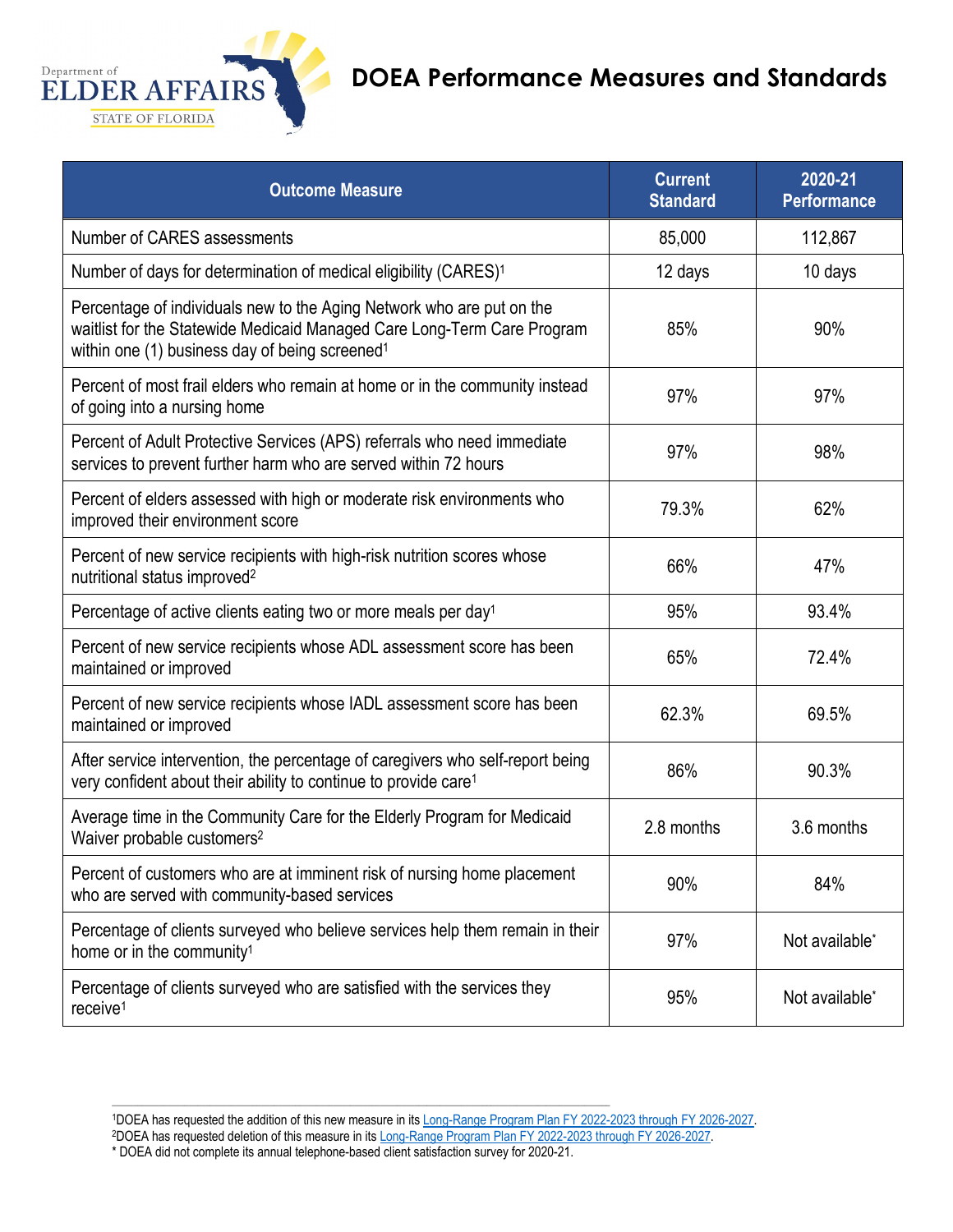## **DOEA Performance Measures and Standards**



| <b>Outcome Measure</b>                                                                                                                                  | <b>Current</b><br><b>Standard</b> | 2020-21<br><b>Performance</b> |
|---------------------------------------------------------------------------------------------------------------------------------------------------------|-----------------------------------|-------------------------------|
| Number of elders with Alzheimer's disease or cognitive impairment served <sup>1</sup>                                                                   | 30,000                            | 78,465                        |
| Number of elders served with registered long-term care services                                                                                         | 186,495                           | 463,424                       |
| Number of congregate meals provided                                                                                                                     | 5,300,535                         | 5,873,567                     |
| Number of home-delivered meals provided <sup>1</sup>                                                                                                    | 6,000,000                         | 16,143,676                    |
| Number of elders served (meals, nutrition education, and nutrition counseling)                                                                          | 81,903                            | 147,427                       |
| Number of elders served (caregiver support)                                                                                                             | 54,450                            | 96,004                        |
| Number of elders served (early intervention/prevention)                                                                                                 | 355,908                           | 506,526                       |
| Number of elders served (home and community services diversion) <sup>2</sup>                                                                            | 51,272                            | 49,425                        |
| Number of elders served (long-term care initiatives) <sup>2</sup>                                                                                       | 12,150                            | 2,372                         |
| Number of elders served with community-based long-term care services <sup>1</sup>                                                                       | 800,000                           | 750,751                       |
| Number of elders served (supported community care) <sup>2</sup>                                                                                         | 56,631                            | 60,108                        |
| Agency administration costs as a percent of total agency costs/agency<br>administrative positions as a percent of total agency positions                | 1.8%/22.2%                        | 2.27% / 15.72%                |
| Percent of investigations initiated by the ombudsman within seven (7)<br>business days                                                                  | 91%                               | 94.7%                         |
| Number of complaint investigations completed within 120 calendar days<br>(long-term care ombudsman council)                                             | 8,226                             | 3,216                         |
| Percent of case investigations completed by the ombudsman within 120<br>calendar days <sup>1</sup>                                                      | 90%                               | 94.6%                         |
| Number of advocacy efforts completed by the Long-Term Care Ombudsman<br>Program <sup>1</sup>                                                            | 25,000                            | 15,817                        |
| Percent of service activities on behalf of frail or incapacitated elders initiated<br>by public guardianship within five (5) days of receipt of request | 100%                              | 100%                          |

<sup>1</sup>DOEA has requested the addition of this new measure in its [Long-Range Program Plan FY 2022-2023 through FY 2026-2027.](http://floridafiscalportal.state.fl.us/Document.aspx?ID=23182&DocType=PDF)

\_\_\_\_\_\_\_\_\_\_\_\_\_\_\_\_\_\_\_\_\_\_\_\_\_\_\_\_\_\_\_\_\_\_\_\_\_\_\_\_\_\_\_\_\_\_\_\_\_\_\_\_\_\_\_\_\_\_\_\_\_\_\_\_\_\_\_\_\_\_\_\_\_\_\_\_\_\_\_\_\_\_\_\_\_\_\_\_\_\_\_\_\_\_\_\_\_\_\_\_\_\_\_\_\_\_\_\_\_\_\_\_\_\_\_\_\_

<sup>2</sup>DOEA has requested deletion of this measure in it[s Long-Range Program Plan FY 2022-2023 through FY 2026-2027.](http://floridafiscalportal.state.fl.us/Document.aspx?ID=23182&DocType=PDF)

<sup>\*</sup> DOEA did not complete its annual telephone-based client satisfaction survey for 2020-21.